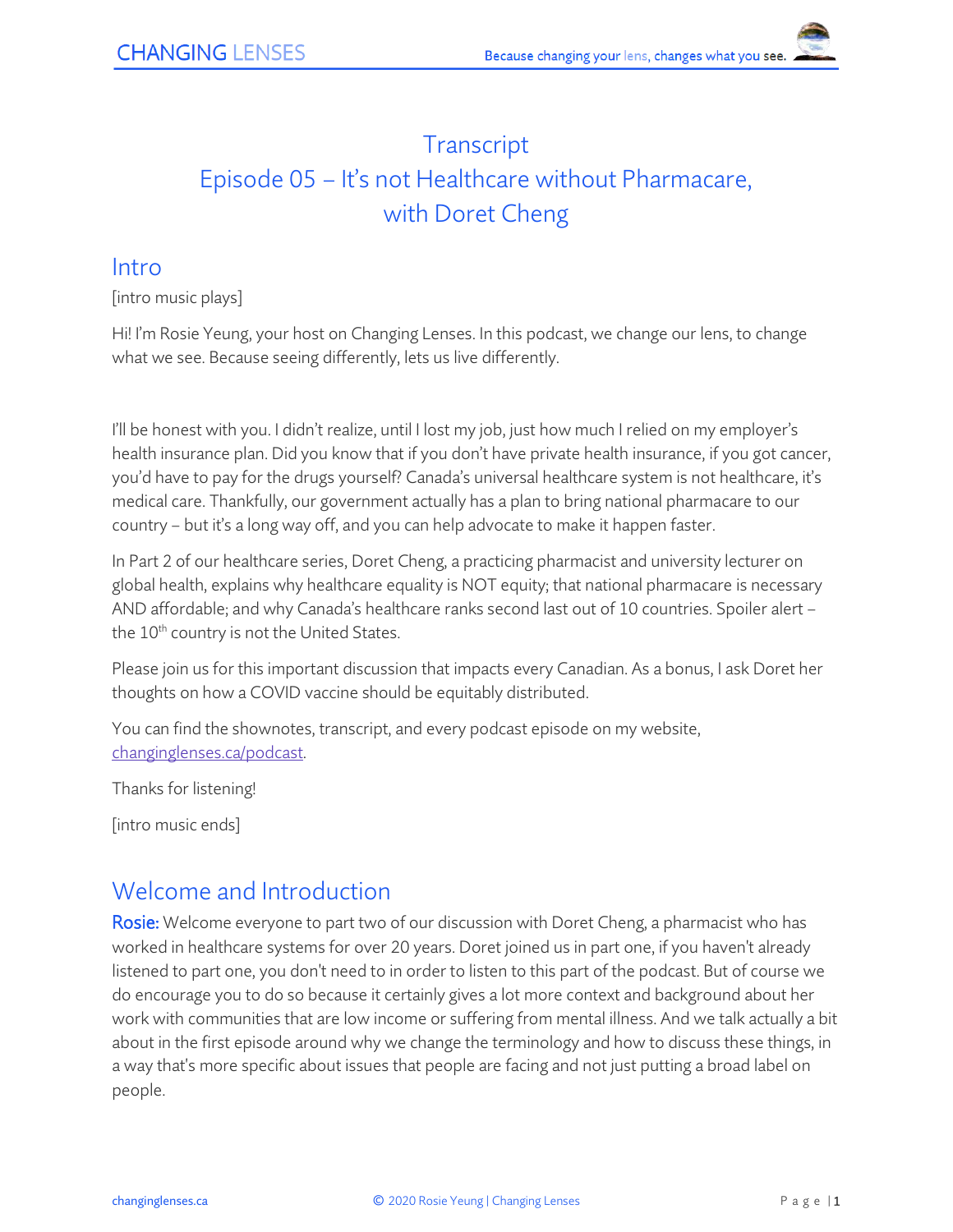And Doret, in part one of our episode, you ended by making this really powerful statement around our Canadian healthcare system, which gets touted very loudly by the Americans as, "Oh, you know, Canada's known for their great health care system." And probably because they don't know anything else about Canada or can't say anything else nice about Canada.

And I think most of us are appreciative of the fact we can see our doctors for free. We also complain about our healthcare system. I think Canadians complain about healthcare and weather, almost the same amount. So of course we know that our healthcare system is flawed and it does vary, province by province, but probably similar issues and similar benefits in every province.

So let's get right into what you were saying at the end of the last episode around equity and equality not being the same in healthcare. Can you dig more into what you mean by that?

Doret: Yeah, I think what I was trying to get at is that the universal healthcare that we have here in Canada was based on a premise of equality as a primary principle, especially when it came to developing some of the processes, some of the protocols that is also seen as a benefit. And the principle of equality is basically that all people ought to be treated in the same way and ought to have access to healthcare, right? That's a basic human right. And that's what it's based on. But it can pose somewhat of a challenge when it comes to an ethics perspective. This is where it leads to equity, because essentially equity suggests that a person's maybe, individual vulnerabilities, maybe their life circumstances really should be taken into account when it comes to providing care in the most ethical way.

### When equality is not equity: patient discharge stories

I will give an example. So most of our hospitals try to discharge people as quickly as possible.

#### Rosie: Yep!

Doret: Right? Let's say there's a strict policy. As soon as they're clinically ready, we discharge them and no other considerations will be taken into account. If they're clinically healthier, great, discharge them. Right? And the justification for this is that everybody's clinically ready gets discharged. That's equal, isn't it? As soon as you're getting better and there's no other reason for why you shouldn't be in hospital, then you get discharged. While this is legally permissible, it may not be the most appropriate for different patients, right? Because different people may have different vulnerabilities.

So if you, Rosie got admitted and you're clinically better now, but going home, you are able to have some caregivers that are at home that can continue to support you that may have the understanding of how you can continue to follow up, and access other specialists that you might need to see. And you have the kind of transportation that you would need to get to these appointments. Great! Right? Perfect. Discharge. But there might be someone like me, for example, who is also clinically better, but I don't have anybody at home. I'm an elderly person. I'm going home. I'm going to be alone. I don't have any services or any family that would be able to take care of me. I don't also have income, or the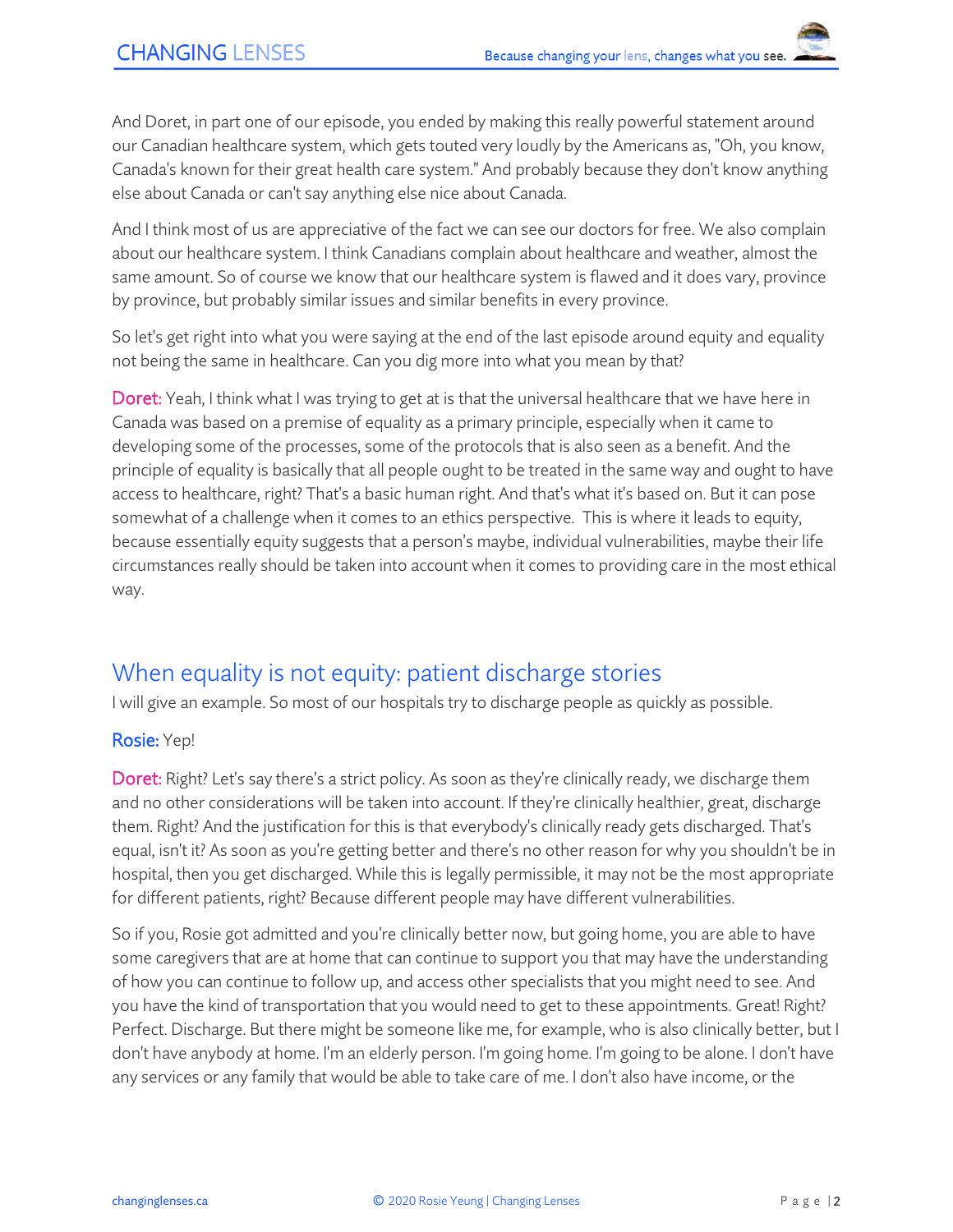ability to understand that I need to go see a specialist, follow up in this way, or even how to take the medications that I was prescribed, to know what to do after I get discharged.

So accessibility is equal, but it's not equitable if we were to discharge you and me exactly at the same time without the extra supports that I would need. So a more equitable approach would be OK, I'll discharge you, but I'll discharge you with maybe some more supports. So I'll provide you with some home care. Or I would provide you with a home visit from your family doctor. Or if none of that is available, I will need to keep you longer in the hospital, which often happens.

**Rosie:** OK. So, and I would have thought that Canada has those, supports in place to figure that out. And I know exactly what you're talking about, around the discharge. And, I've heard stories from friends about when they gave birth and how quickly they were told to go home, depending on the situation around their birth.

Or, one story in particular that stuck with me is a friend of mine who is a very capable person, and has a good job. Also has three kids. Her oldest kid is just graduating from university. Her youngest kid is still in middle school. And she had to have hip replacement surgery. She's also an immigrant to Canada, has been in the country for a couple of years, but you know, like knew how things worked, but I think still not totally familiar with the Canadian system specifically. And ended up getting discharged from the hospital, I think it was the next day after her surgery. And they asked her apparently whether she had anyone at home to take care of her. And she said, "Well, I have three children". And they're like, "OK, great, then you can go home." But the thing is, her oldest child needed to go work cause he needed to make some money. And then her other kids, one was in university and the other one's still in school. They couldn't take care of their mother who is bedridden on the third floor, unable to get around.

And then when I went to visit her, just to make sure she was OK, I was like, "Oh, and where are the post discharge instructions?"

"Oh, she's good. She doesn't have any pain. She has these, these drugs that were opiates." And I didn't know much but that was especially at a time where I was like - OK, I'm sure the doctors must know what they're doing, but there's huge dangers and risks around being addicted to opiates. And why are you even like, you can't take care of yourself, how come you're here at home?

So, because I happened to know people like you and other people in the system who then I'm talking to them and, oh, there's rehab hospitals. So I'm trying to help. It's like, you could try and get into a rehab hospital. And she went through efforts but basically told: "No, you only had one hip surgery. If you had both hips operated on, then you could maybe qualify for a rehab hospital paid for by the government. But since you don't, then you have to pay for it yourself." Which she couldn't afford to do.

And that's a person who's, I would say, not marginalized. Like some of the people you've described that come to your clinic. Like, not some of your patients. She had a home. She had kids. She had access to income, but she wasn't super wealthy. But like even she, I would say it's like, just felt like she was pushed out of the hospital as fast as possible because of cuts to funding and other things. I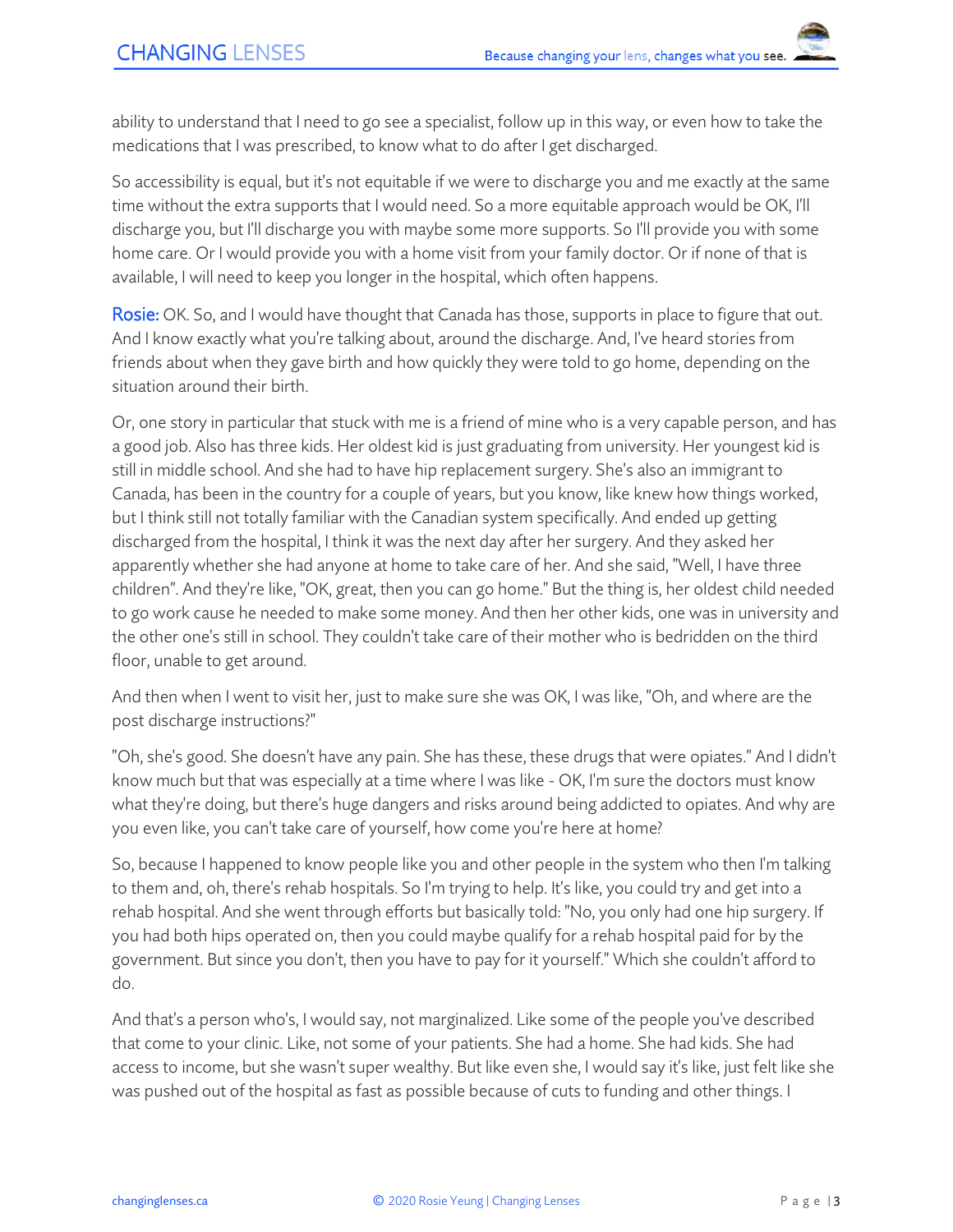understand the needs and I'm sure there's other people waiting for beds. But at the same time, I was like, this person's not getting the care that she needed. And I think because she is also an immigrant, she wouldn't have known as well what she could ask for. Forget about being immigrant, I don't know. I've lived here my whole life. I don't know what I could ask for, without talking to people in the system. Therefore I don't really know if I'm being treated equitably or not.

Doret: Exactly. And so I think that although all of these services are available, it's not that in Canada, it's not available. But when it's identified is actually if it's identified not when, right? And so how do we cut down on the if is the biggest vision that I think that we need to think about is how do we get to a point where we have this equity lens? And that is actually first and foremost in our minds, when we are providing care at whatever level. That we say, "Well, what does this individual need?" And we need to be asking the right questions in that case. And we need to be framing, let's say, post-op care, or discharge care. We need to be framing that in a way that is helpful, that is going to provide better outcomes for our patients.

And that's, I think, something that we're doing better than we were 20 years ago. But all at the same time, it also can be political, right? Because you know, 20 years ago, when there were all these cuts, guess what they cut first? They cut healthcare. They cut some of the social benefits that were available with the PC government at that time.

And so that has had its obvious ramifications in now driving care to the more expensive acute level versus a more preventative level. So I have a lot of patients who would benefit from more access to physiotherapy, for example, or psychology, counseling, for their mental illness. Or accessibility to even dental care. But because they don't necessarily have a job, or they don't have private insurance, that is not as accessible to them.

Thankfully, they have access to our family health team, which has more of an equity lens, but not all family doctors office or healthcare centres are like ours, where we have physios hired to be within our family health team to provide physio for those who don't have private insurance and who can't afford on their own. But guess what? I mean, even then the waiting list is so long for them to even see our physiotherapist or even psychology or dentistry.

Rosie: So your clinic has these services like the physiotherapy, sociology, you provide them for free to your patients?

Doret: Absolutely. So, all of it falls under our family health team. And basically as long as you can see the doctor, you get referred through our doctor to our family health team based physio. But obviously we always ask the question of the patients. Do you have private insurance? Because we obviously don't want to use these resources for people who already have insurance. So we would be using it for people who don't have access normally. Yeah.

Rosie: Yes.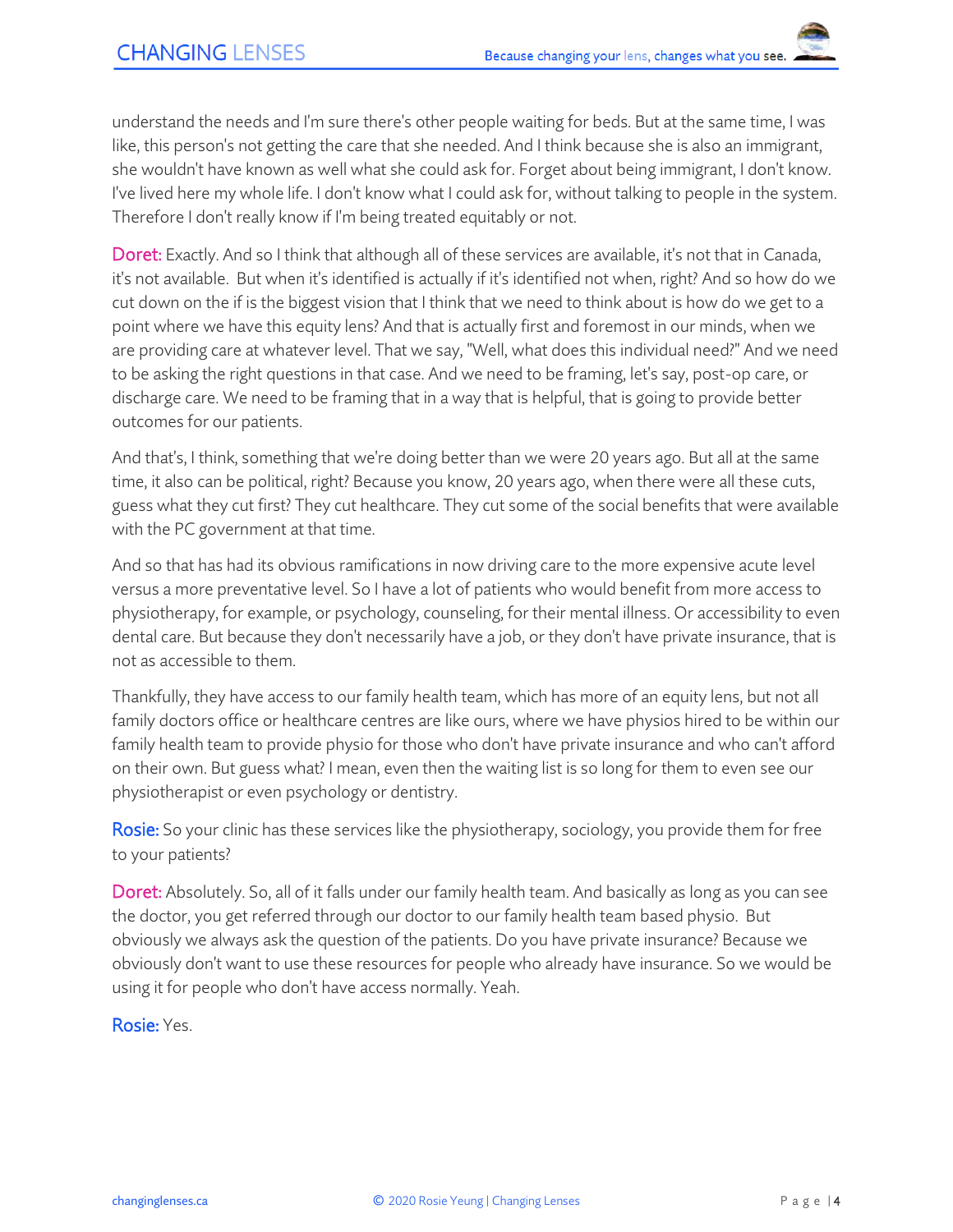Doret: There are clinics, you know, around, Ontario that are OHIP funded physio, but for the majority of the population, like even you and I, if we lost our job, we wouldn't be able to get OHIP covered physio very easily. We would have to kind of pay out of pocket for it because it's not publicly funded.

Rosie: Yup. And I did lose my job for the first time in my life this year. And I did not really fully appreciate just how much I relied on my health insurance, through my employer to pay for some of this stuff. And it's so expensive that it doesn't even cover most of it, like for the stuff that I need. Including drugs.

Like for the first time, I am now starting to think about, Oh, if I get sick with some kind of illness, that's going to require drugs, then I wonder how much it's really going to cost me. Cause I've always had it subsidized by my employer. And I think it's really cool that everything we've talked about so far hasn't been directly drug-related or pharmacologically related, which I think speaks a lot to that holistic approach that your care teams takes. But what are your thoughts on, I guess, like equity within pharmacare as well, right? Like, your patients also have access to free drugs? Not in the bad way, but in a good way.

### Canada's healthcare is second worst out of OECD countries

Doret: Yeah. And I am very supportive of national pharmacare. Just based on, the patients that I've seen and the number of patients that I see fall through the cracks, and the number of questions I get from the providers about, you know, how can we get this patient these drugs, cause they don't have any other coverage.

And the number of questions I get about that, and the need and the time that I spend in navigating the system with the patient for the patient, along with our social workers, is phenomenal. And so I see it firsthand, and I've read quite a bit also about the pros and cons of pharmacare.

And we are one of the only, actually the only, out of all of the countries, high income countries that have universal healthcare, excluding the U.S. because they don't have universal healthcare.

Rosie: Right, yup.

Doret: We are the only country that does not have medication coverage as part of that.

Rosie: Seriously?!

Doret: Exactly. Yes.

Rosie: How many countries is that out of?

Doret: Let's say out of the, you know, Top 11 countries. So let's say, OECD countries. So we're talking about the high-income European countries, like the UK, Austria, Australia, the Netherlands, Germany, Switzerland. So a lot of the higher income OECD countries. And if we look at how Canada actually performs on a healthcare system performance point of view, out of the top 11, maybe top 10 let's say, excluding the U.S., we actually rank number 9 out of 10.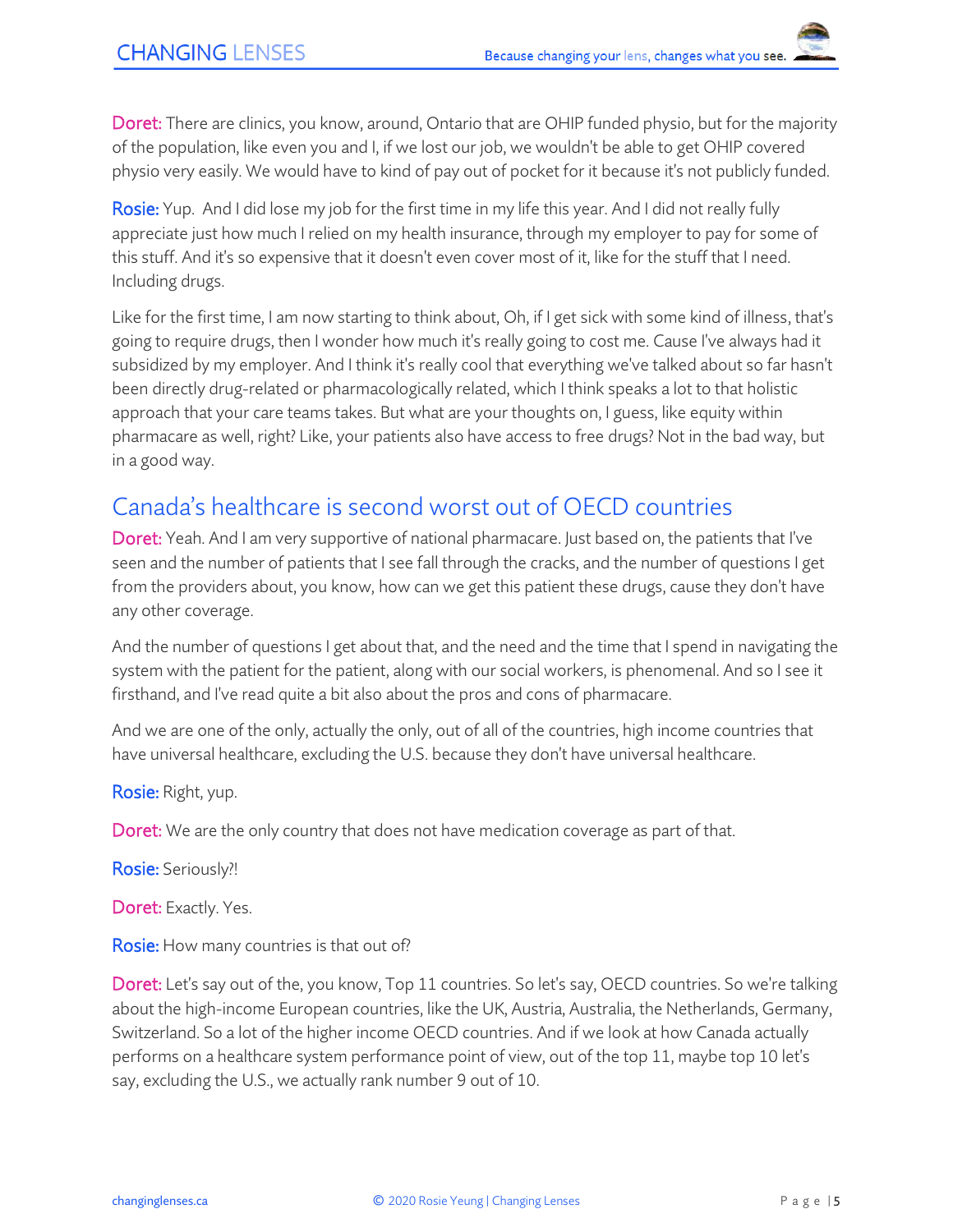Rosie: 9 out of - so, almost the bottom.

Doret: Almost the bottom. And one of the biggest reason for that is because we don't have the kind of access and equity that these other countries provide and pharmacare factors into that.

So I was surprised when I saw that, because you know, we're always touted as - "We're Canadian! We have universal health care!" We have universal medical care, but we don't have universal health care. And medications and pharmaceuticals actually form a very important part of health, doesn't it? Obviously you need medications to treat whatever diseases. And so without access to that, it's very difficult to get further up in the performance scale. If we are to do that.

Rosie: So, this is really interesting because you would have this global perspective, cause you also teach, global health right? At the University of Toronto.

Doret: Yep.

Rosie: So I think this is really eye-opening for me as a Canadian, for sure. I guess I've only really heard it from either within Canada, and we don't really have other comparators if we don't ask. And the U.S. who always say that we're better just because we're better than them. But like the other well-off countries that I've never even thought about their healthcare, I don't seem to have heard about their healthcare. But now I'm learning that actually we, we suck [laughs], comparing to those guys who have great healthcare systems, we're at the bottom pretty much.

### The case for national pharmacare: we actually SAVE money

Doret: Yeah, we are. And actually, for the amount we spend on Canadians healthcare, we're not getting the same value as someone living in the UK or someone living in Australia would be getting. We are probably, one of the top countries paying a lot of money for the healthcare that we get.

Rosie: OK. So I was going to - I don't expect you to have an answer, cause if we had the answer this would have been solved. But the first thing that people will say - of course everyone would like to have their drugs paid for free, but where's the money going to come from?

So what do you mean by we're paying a lot of money, but not getting much value? Because I don't see how we can find more money to pay for more coverage for healthcare.

Doret: Yeah. I mean, there have been a lot of modeling and studies that have been done about pharmacare. You know, one of the myths is that Canada can't afford universal public pharmacare. That's a myth. Because actually, if you actually calculated all the costs and what we're spending right now, pharma can, would actually save Canada billions of dollars. Every year. Billions.

Rosie: Billions in people not having to go to hospitals and stuff because they would -

Doret: Absolutely. So you're taking in direct and also indirect costs.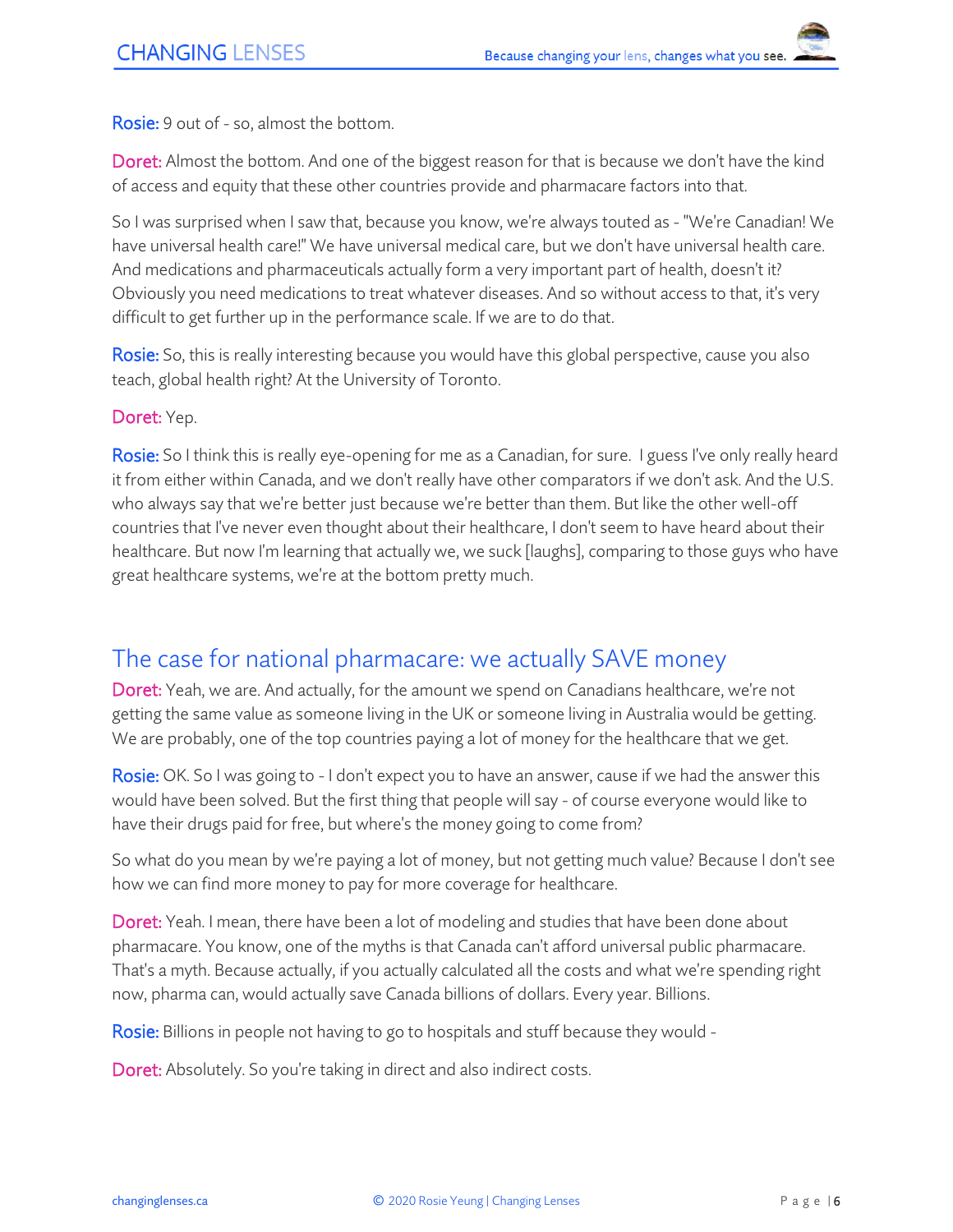We currently pay the third highest prices in the world for medications. So right now, drug companies actually negotiate separately with each province. Think about us having a national team of people, negotiating prices with these pharmaceutical companies, how much do you think we could get? Instead of being a bargaining unit, we're actually getting quoted different prices in each province. Right? And so, if it -

Rosie: Wait, wait, wait, wait - cause I've been like literally speechless as you're saying this because I had no idea, I genuinely had no idea until you said this. Cause the comparison I would make is when COVID hit and we were all saying how did we didn't have enough PPE, personal protective equipment. We didn't have enough masks. And all the countries, and then all the states and provinces were crying out about how they were trying to negotiate and having to pay really, really high prices for PPE. So you're saying that because we have separate provincial healthcare systems, each of the provinces are negotiating with the drug companies on what the prices are? And so -

#### Doret: Yes.

Rosie: - the prices are all probably higher across the board than if we got together as a whole country and negotiated this?

Doret: Exactly. Yep. So, the same cancer drug could cost someone zero in Nunavut versus \$8,000 in PEI and maybe \$2,000 here in Ontario.

Rosie: Wait, if I had cancer and I don't have private insurance, I might have to pay for this life-saving drug?

Doret: Yep. And it depends the province that you're living in, right? So there are some social assistance programs that are available to help people with high drug costs. For example, in Ontario, we have Trillium and in BC it might be managed differently for high cost drugs, but it's not all the same.

And so, I think that if we're able to have universal pharmacare, we could negotiate much lower by bulk buying medications for the whole country. It's just like bulk buying PPE. And pharmacare would actually save us money. It would save money for employers. So that employers would no longer pay for private insurance for their employees. It would save money for households who could no longer afford high out-of-pocket costs for medication.

It would bring savings to the entire healthcare system cause you could take all of these things into account. And maybe eventually, if you have access to medications, then you wouldn't get admitted to hospital with an acute crisis because you weren't treated, for example, right? It would be direct and also indirect costs. So I think it's somewhat of a myth to say that we can't afford because we're going to be saving billions of dollars.

**Rosie:** So, OK. So before I get in trouble with my own government [laughs], talking about this in the podcast. Because there are, contrary to some people's beliefs, there are smart people in government. I am sure that this discussion must have come up before and people must have seen some kind of information. Or maybe not, I don't know, but - am I missing something? Like what insights can you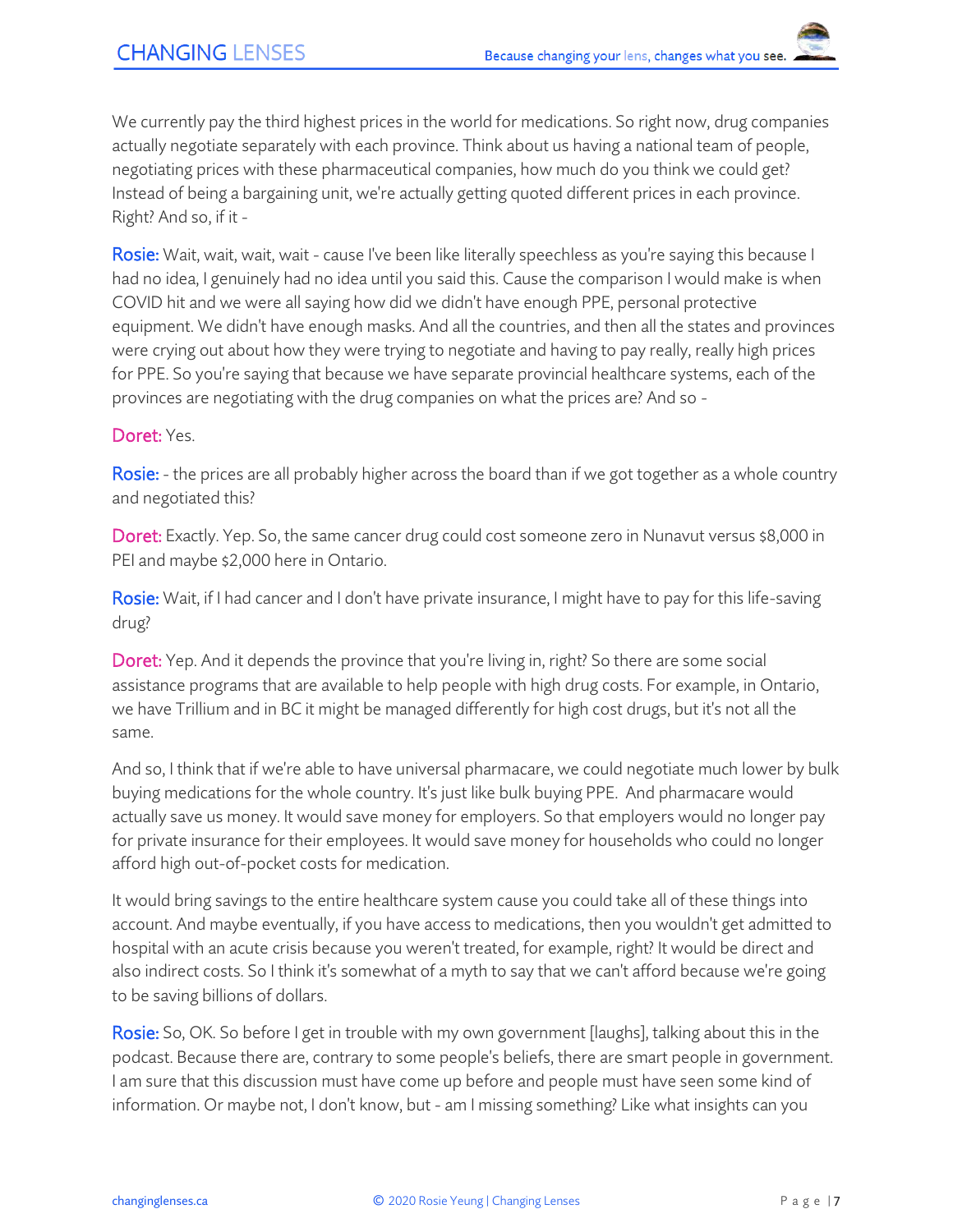provide, if any, as to why we wouldn't have done this, or what potential downsides there are to having national pharmacare?

### The government's plan for national pharmacare – there is one?!

Doret: Yeah. And thankfully, I mean, the government is working on it.

Rosie: Oh, OK!

Doret: It started in, I think probably around 2015. Like, I'd be surprised - I am surprised as to why it took so long [laughs] for this to come up. But, the hopeful thing is that people are working on it and that there's a report that has been published, I think November of last year, where there's a plan rolling forward.

Because I think that the numbers are there. There's no need to talk about more research that needs to be done anymore. That pharmacare does and needs to happen, because it's a no brainer. It will save us money. And it looks like the government is working on it. But it took a lot of advocacy. It took a lot of advocacy for that to happen.

Rosie: No kidding!

Doret: You know? Yeah.

Rosie: And was it like pharmacy, pharmacy groups? Or like a pharmacist association?

Doret: Nope. All kinds of different groups. In fact, I wish our colleges and our pharmacy associations were a bit more proactive. But they haven't been. And in fact, this has been coming from all kinds of different healthcare organizations, nurses, doctors. People who work in the healthcare system. Social organizations who work with people in the community who have been advocating for this for a very, very long time.

There is a Canadian health coalition that is kind of like a citizen group, that has been working on a lot of this stuff. And so I think it's so important for us to bind together and continue to push this forward and support it.

Rosie: And is there anything that we as public citizens can, I mean, it sounds like the wheels are already turning, so maybe we don't have to do anything right now. But is there like a petition that we could sign that would help move this forward?

Doret: Yeah. And there was a petition.

#### Rosie: OK.

Doret: And many of us signed it. And I think because it's in the Liberal government right now, as a way to move forward, it's been very helpful to have that. So their objective is to be able to roll out pharmacare by 2027.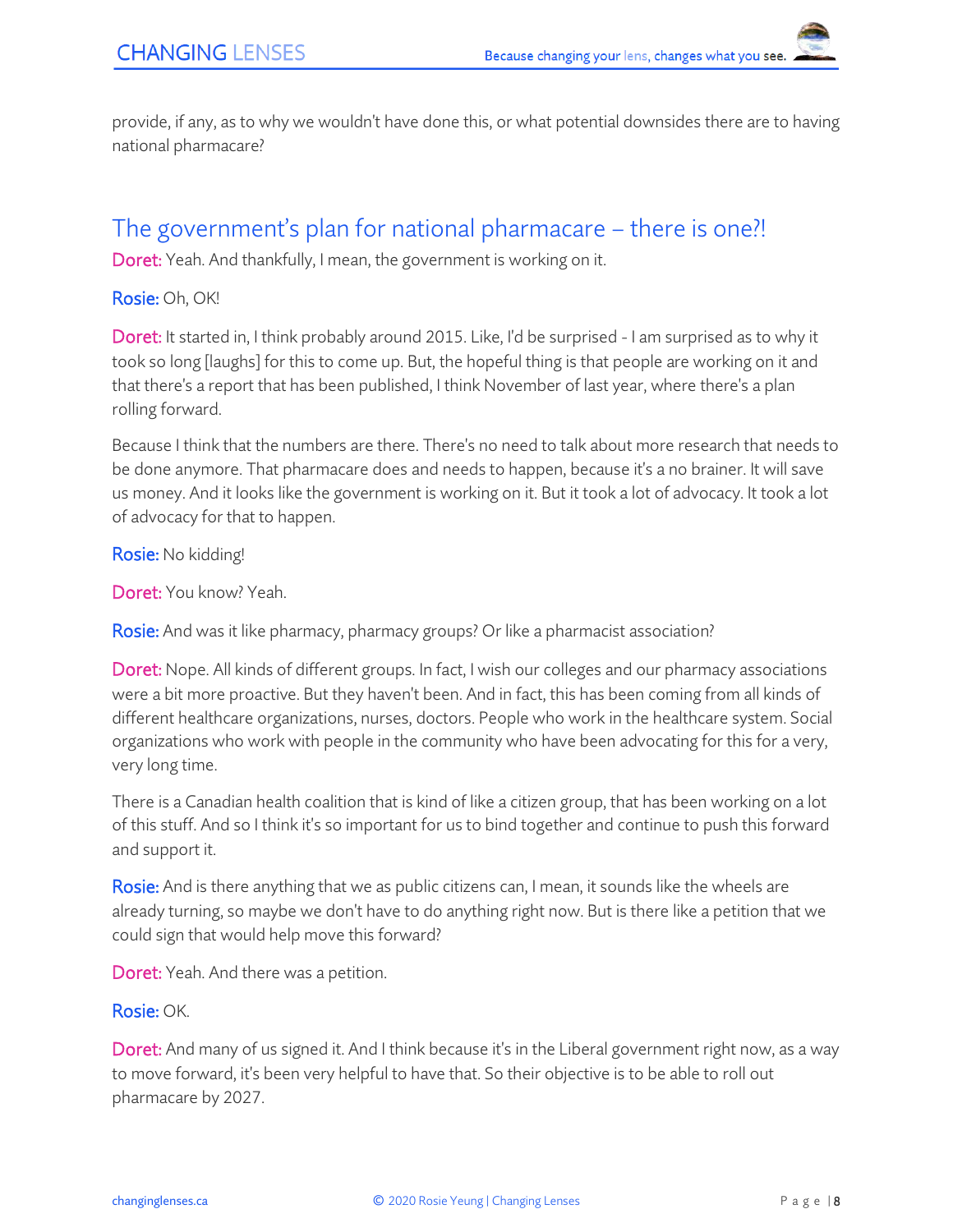#### Rosie: 2027!

Doret: [laughs] Yes.

Rosie: We're in 2020, right? We're saying 7 years from now?! We're going to...

Doret: Yeah, yeah. Because guess what? It's so fragmented. Our healthcare is so fragmented. Every province takes care of its own people. Right? So Ontario, for example, one of the kind of close to pharmacare examples that I can give was when Kathleen Wynne was able to roll out OHIP+.

And so OHIP+ was for everybody under the age of 25, would have access to our Ontario public formulary. So -

#### Rosie: Like, like drugs?

Doret: Drugs, exactly. And that set of drugs that would be covered are essential drugs, you know, that are included. So they would be the same set of drugs that seniors, people who are on Trillium, people who have Ontario works or have disability. The public would have access too. So anybody under the age of 25 who doesn't have private coverage would have access. So this is kind of similar to what we're talking about here is, if you lost your job, you would be, if you were under the age of 25, be able to have your medications covered. Unfortunately, if you're over the age of 25, right now, you fall through the cracks, right? So...

Rosie: Yeah unfortunately I fall through the cracks in that case [laughs], cause that's just a few years too late for me to take advantage of that policy.

#### Doret: Yeah, yeah.

Rosie: Wow. OK. So do you think that there's maybe some opportunity with COVID? Like this seven years thing. What I really saw with COVID and I think many of us saw was, when there's some fire under our butts, things can happen quite quickly. Like beyond any speed that we would have ever said possible before. So when there was no crisis, I could see it takes seven or eight years or whatever, to roll out a national pharmacare.

But I don't expect them to take seven years to administer a national vaccine for COVID. Which I bet you that's going to have to be negotiated for nationally, or I sure hope it'll be negotiated for nationally. Because I wouldn't want to see us held up because 10 different provinces and then plus territories have to go negotiate for this.

So, I don't know. Like what are your thoughts on how COVID might positively impact changes to our system going forward?

Doret: Yeah, absolutely. And I think all the things that have happened over the last five months, six months, right since COVID happened, has really highlighted. And so the discourse on equity, the discourse on diversity, the discourse on the people who are falling through the cracks, are exactly the people that we need to actually be focusing on when it comes to healthcare.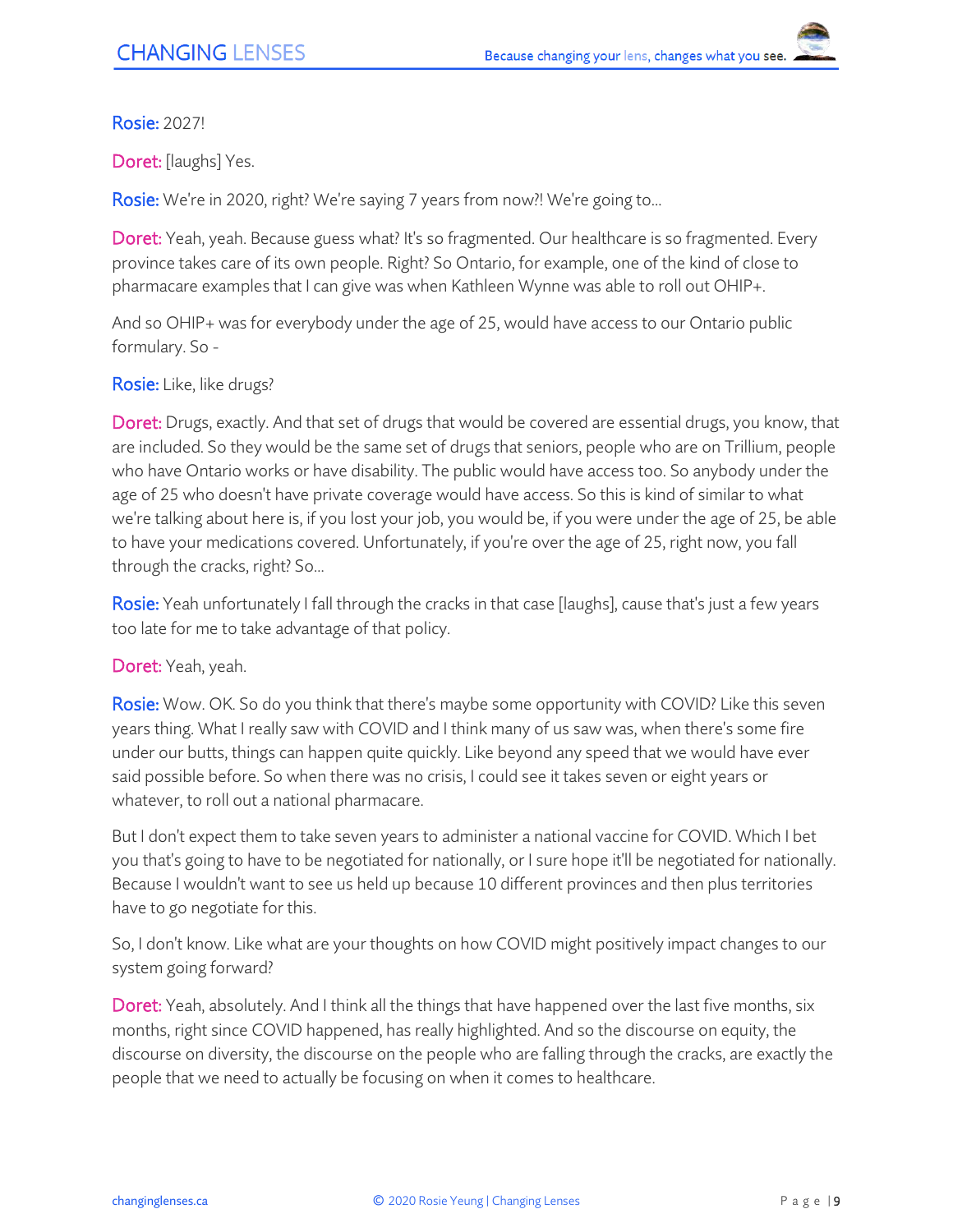And so I think that the political will, when it's there, it can happen. You're right. Really pharmacare was all about political will. It is. And if we would have the same sort of urgency that we had with COVID, I think that it would get rolled out. And just like this, like with COVID, if and when the vaccine comes, we need to be thinking about who are the population of people that we need to be providing access first to the COVID vaccine. Right? And -

#### Rosie: Definitely

Doret: Also on a global level, how should we be participating and collaborating with other countries, with the WHO, to ensure that our most marginalized and the most low-income countries who don't have the kind of infrastructure that we do, can also have the ability to access the vaccine.

Because we don't live in a silo. And so, yes, as much as I think that we do need to take care of our population and focus on our population. But we also need to take a broader lens to think about the other people in the world that also need access as well.

### COVID vaccine – who gets it first?

Rosie: So, and I'll ask you a, kind of a challenging question. And because it's challenging, I'm not asking you professionally, it's just purely from your personal point of view, your personal values or philosophy.

Thinking about equity and access to the vaccine when it comes ready. At least in Canada, do you think it would be more equitable, not equal, but equitable, to be first giving the vaccine then to people who are the most at risk? Like people who have to say it's wintertime and they they're crowded together in the homeless shelters, versus people who can live in their own homes with their family bubbles. Or people who have to work at the grocery stores and they're exposed frontline every day versus people who can work from home. Like, what are your personal thoughts on what would be fair around the vaccine?

Doret: Yeah, I think so. I mean, I think we can look at some of the stats of which population here in Canada has been the most affected. And mostly we do see in the shelters, those who are in close quarters, maybe who have vulnerable housing situations, those who maybe are in the outskirts . Those who are in the long-term care homes, the elderly who are home-bound, and who have lots of different healthcare providers going in and out of their homes all the time. So primarily, the population that have been the most affected, we need to focus on that. Versus saying everybody should have equal access. No, we need to take an equity lens in looking at who we should provide the vaccine to first.

So as a society as well, I think that we need to educate ourselves and each other about what does equity mean? What does fairness mean when it comes to health care and taking care of each other as a society and as a citizen? If you have the resources to be able to self-isolate and care for yourself and not have as much exposure to the COVID virus, then why should the COVID vaccine not go to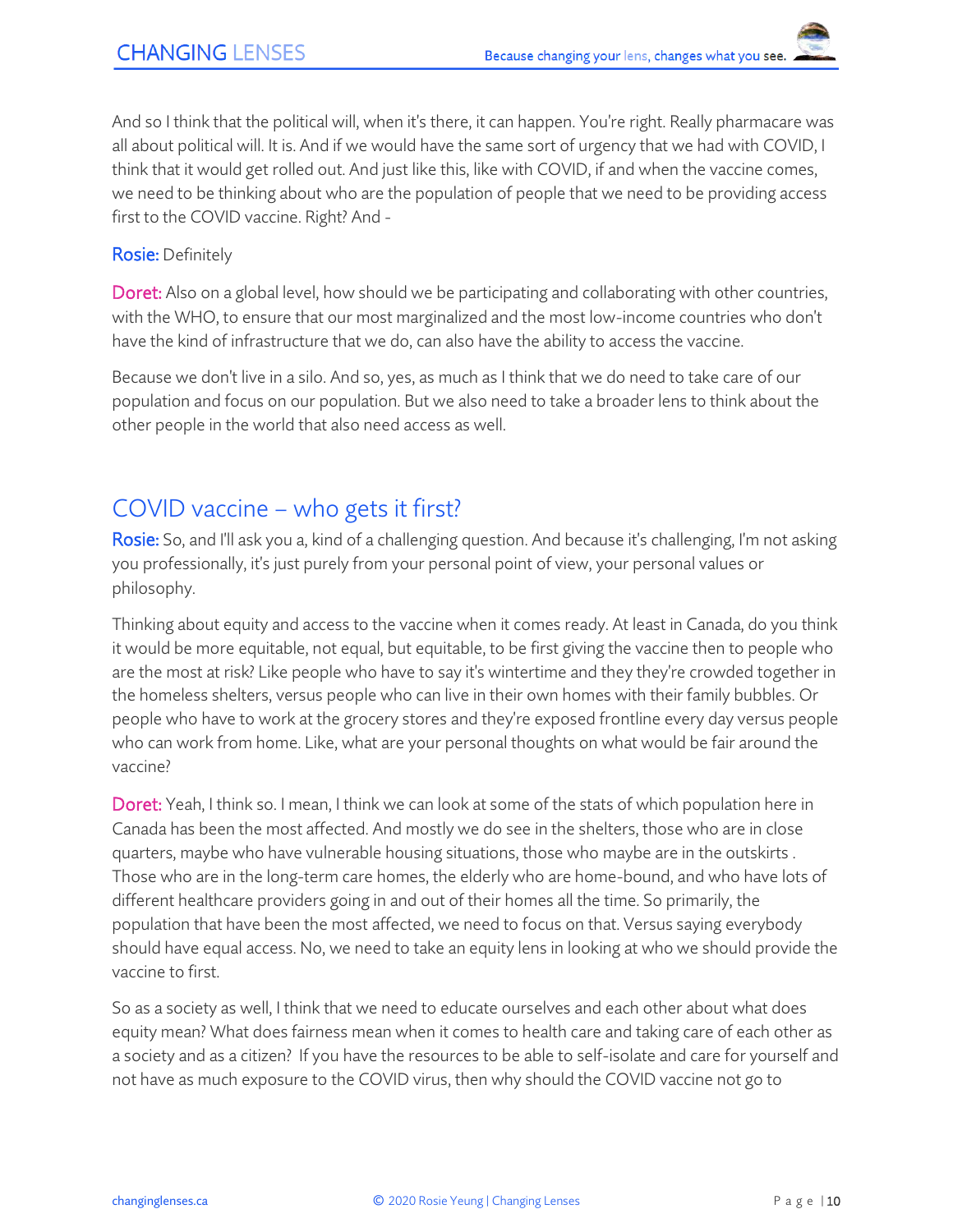somebody else first over you? So, I don't know, that's just my opinion about that. Just knowing that if we take care of each other and look at others first, we are better off as a society.

Rosie: I feel the same as you. It'd be very interesting to see how we as a society would answer that question. That like, why shouldn't it go to someone else before it goes to you? I'll be the first to confess. It's easy to sit here, for me in my cozy little apartment. And I'd be like, yeah, yeah, you know, that's what I would say now. But push comes to shove, the vaccine comes. And they say, well, you could get it now, or you could wait a year and give it to someone else who might need it more than you. And then you'll get it a year later, but then you're not vaccinated for a year. I would hope that I would give that away to someone, but I have to be honest with myself and with you who are listening and saying, well, I don't know what I would really decide in that moment. But like, if you're a human being who cares about other human beings, hopefully that would be the decision that you would make.

Doret: Yeah. And I hope that those who are making the decisions: public health, the leaders in our country and various provinces, right. That there's policy, there's criteria, so that in order to get the vaccine, we would have to fulfill certain criteria. And that's, the most equitable way to make it, right? Instead of making it a more individual decision.

I mean, we're human beings, and we're flawed, and obviously we're always looking out for our own best interests. But if we can somewhat educate ourselves on what does this mean? What does the bigger picture look like? Then hopefully we can feel better about, you know, not getting the vaccine first, you know? [laughs] Yeah.

Rosie: Yeah. Well, if we are all staying at home for the most part, like we should be, if we have the privilege to be able to stay at home. And are washing our hands and wearing face masks when we go out, then, you know, hopefully we'd be very very low risk to get it even without a vaccine.

Doret: Mm-hm, absolutely. Yeah.

Rosie: Yup. Plug for Dr. Theresa Tam there. You're welcome, Dr. Tam.

#### Both: [Laughs]

Thank you so much, Doret, for two episodes of just amazing discussion. And, you know, I think really speaking to the heart of us as community and neighbours in Canada. We all share one country, we're sharing 10 or 12 healthcare systems so really , you know, we all need to be healthy together. And we all have only the same number of limited resources, whether you split it up 10 ways or one big way.

So I really appreciate the new insights that you shared. I've definitely learned a lot. You've definitely given me new lenses to look through. And before we close off this part two of our series on global health care and pharmacy care specifically, I kind of want to go back to something you mentioned earlier about everybody taking a chance to learn. And I know that you said that you've been on a journey yourself.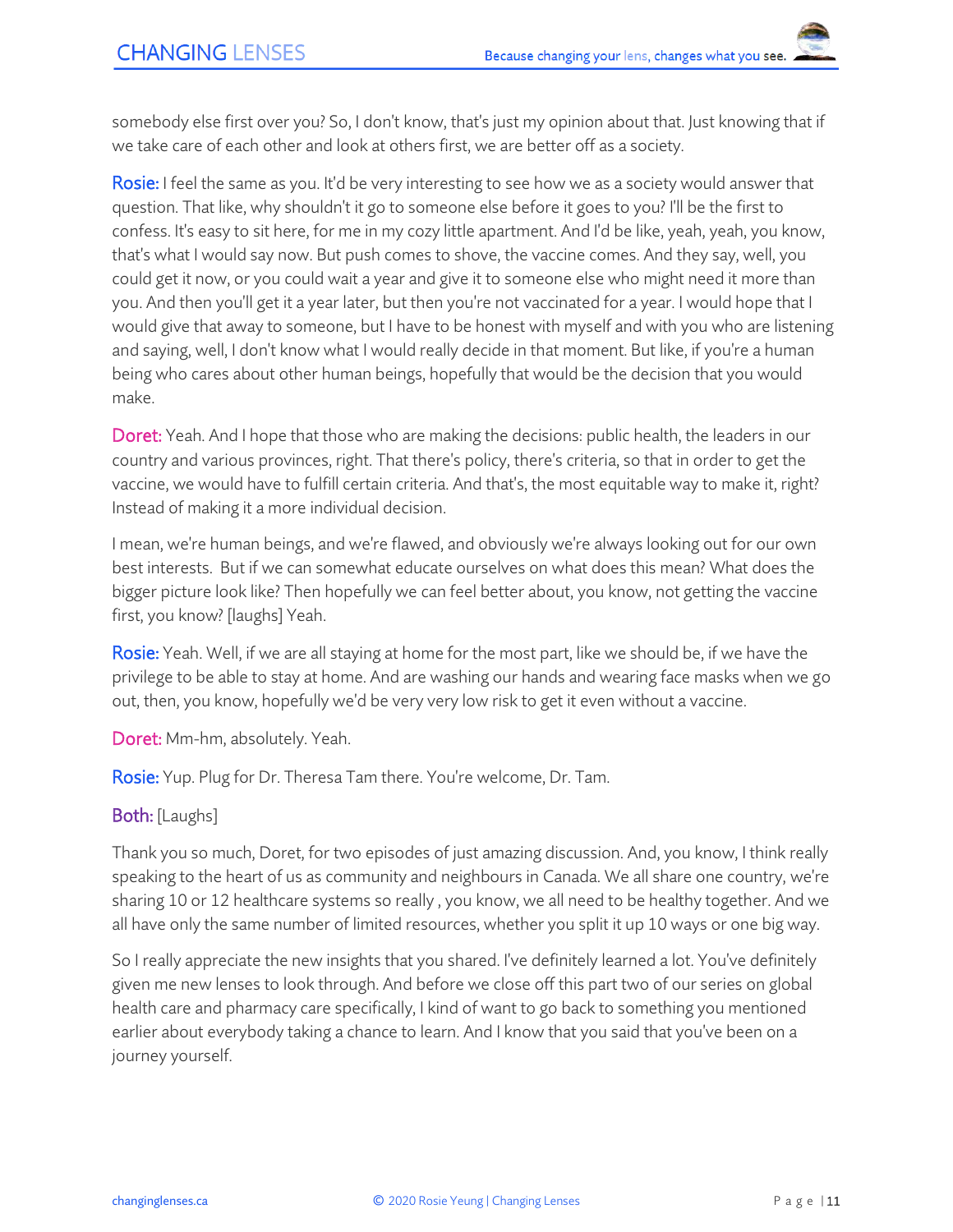# Doret's lessons learned – listening to patients results in better health outcomes

So I wonder if there is any parting thoughts that you'd really like us to leave with based on things you've learned in your own journey, around caring for your patients who are going through something. Whether it's dealing with mental illness, or maybe they're in an abusive relationship, or maybe they don't have access to housing or whatever it is that is putting them at a disadvantage and they don't have the privileges that many other Canadians do.

How can we as Canadians care more for these populations that are not doing very well?

Doret: Yeah, I think the biggest thing that I've learned is to not just look at doing my job and being efficient in doing my job. And that actually I'm caring for people. And so knowing people's stories and talking to them and actually learning and being interested in them as people really provides a lot of insight into how best to provide that care. It actually ends up being even more efficient, to be honest, if we take the time to learn people's stories instead of just making assumptions and looking at the surface. So I can't even count how many times I've actually learned from my patients so much more. And learned about how, despite the circumstances, what survivors they are and so much resilience that they've had . Instead of providing all this advice that I think, you know, research says this and the evidence says this. But rather contextualizing it to the patients and what they need.

And that has really helped me actually in my job to be better at it. And be able to get better health outcomes because I'm trying to learn what would work for that particular patient and not just ask them very basic surface level questions. But really care for them as individuals and what their needs are. And ask questions instead of providing advice right away.

So I think that I've learned a lot. Had I not been exposed to different people and practice in different settings, I think that I wouldn't have the kind of lens that I do now. I hope it's a better lens. I think it is. But I'm still on a journey, you know.

And so if there's any way to try to be open-minded and learn more. Don't look just at the surface, but look beyond the surface and look at the person and what they've experienced and what's going on in their life. It actually helps us to be a bit more empathetic and compassionate in our care.

And in fact that actually makes the care even better. The patients do better when we focus more on the social aspects of health. And when we focus on equity.

Rosie: Thanks for sharing that, Doret.

Thank you so much for the time that you've taken to be with us, and just sharing so much about your work and your life. And inspiring us to think about healthcare and pharmacare in Canada in a different way. I am actually going to take this away and look up how we can continue to push our, maybe it's our MPs, or I don't know who it is. But if there's something we can do to get a national pharmacare program in before seven years from now, I'd be happy to write an email to somebody to encourage to do that.